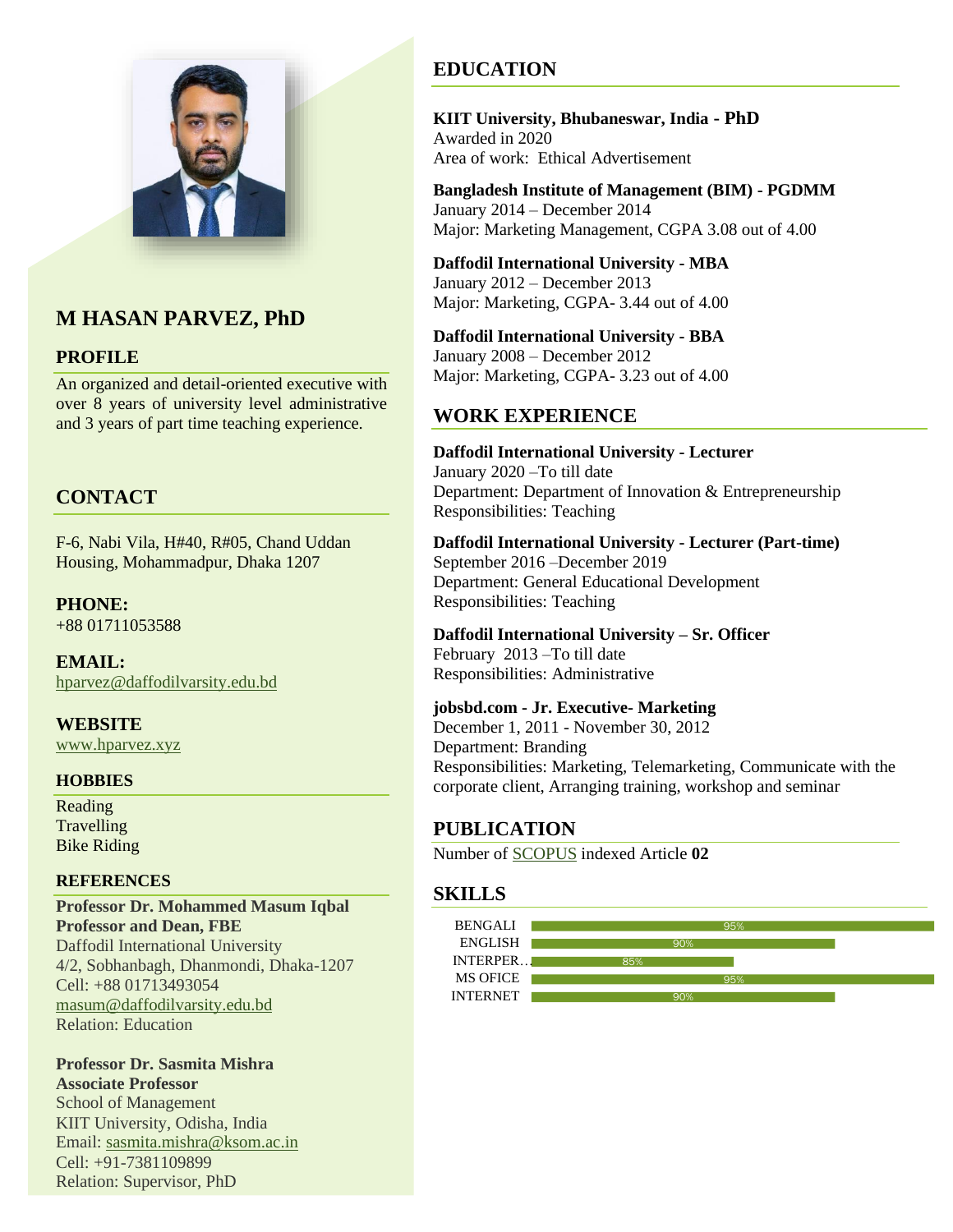## **Publications**

- 1. **M. H PARVEZ**, E. U. H EITEN "Ethics in television commercials: an opinion survey of consumers on advertisements of Bangladeshi Companies" UTOPÍA Y PRAXIS LATINOAMERICANA. AÑO: 24, n° EXTRA 6, 2019, pp. 335-344, ISSN 1315-5216 / ISSN-e: 2477-9555
- 2. Ehatasham Ul Hoque Eiten, **M Hasan Parvez**, Kaish Q Khan "Conscious use of code-switching to improve fluency in spoken English for Bangladeshi students" Humanities & Social Sciences Reviews eISSN: 2395-6518, Vol 7, No 6, 2019, pp 247-254,<https://doi.org/10.18510/hssr.2019.7645>

# **Conference**

| <b>Sl</b> | <b>Role</b> | Title of the conference                                                                    | Date                          | Location                                                                             |
|-----------|-------------|--------------------------------------------------------------------------------------------|-------------------------------|--------------------------------------------------------------------------------------|
|           | Panelist    | International Conference on<br>Development, Environment and<br>sustainability (ICDES 2020) | $22 - 23$<br>February<br>2020 | <b>Berhampur University</b><br>(State University),<br>Bhanja Bihar, Odisha,<br>India |

# **Training and Workshop**

| <b>Training Title</b>                                                           | <b>Topic</b>                                                          | <b>Institute</b>                                                 | Country    | Location | Year | <b>Duration</b>       |
|---------------------------------------------------------------------------------|-----------------------------------------------------------------------|------------------------------------------------------------------|------------|----------|------|-----------------------|
| Social Sciences &<br>Humanities Open: All<br><b>About Reviewing</b>             | Reviewing<br>Article/Book                                             | Elsevier                                                         | London     | Online   | 2021 | 60<br><b>Minutes</b>  |
| COVID-19: How to put<br>on and remove personal<br>protective equipment<br>(PPE) | COVID-19                                                              | World Health<br>Organization<br>(WHO), Online<br>Training course | Online     | Online   | 2020 | April 24-<br>30, 2020 |
| <b>Advanced MS Excel</b><br><b>Professional Training</b><br>Course              | <b>MS</b> Excel                                                       | jobsbd.com                                                       | Bangladesh | Dhaka    | 2013 | 24 hours              |
| <b>Stress Management</b>                                                        | How we will manage our<br>stress in personal and<br>professional life | jobsbd.com                                                       | Bangladesh | Dhaka    | 2012 | 8 Hours               |